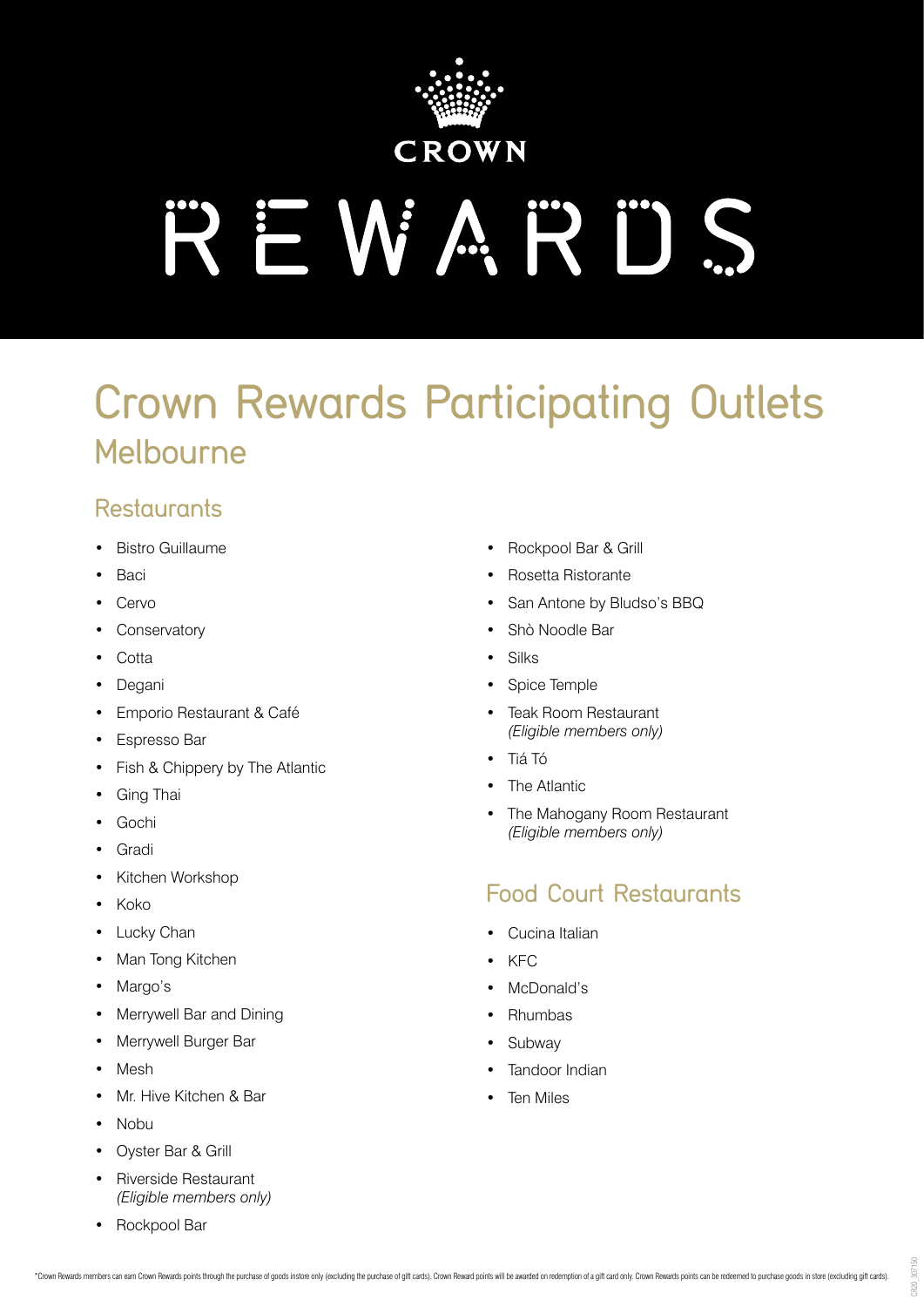

# **REWARDS**

# Crown Rewards Participating Outlets Melbourne

### Bars & Nightclubs

- Atrium Bar *(Earn only)*
- Co. *(Earn only)*
- Double Up Bar *(Earn only)*
- Groove Live Bar & Terrace
- Jackpot Bar
- Las Vegas Bar *(Earn only)*
- Lumia *(Earn only)*
- Ocean 12
- Rockpool Bar
- Sports Bar
- Therapy *(Earn only)*
- The Den
- The Palms at Crown Bar
- The Pub
- Tonic *(Earn only)*
- Velvet Bar *(Earn only)*

## Hotels & Spa

- Crown Promenade
- Crown Metropol
- Crown Towers
- Crown Spa
- Dr Tass
- The Deck

### General Merchandise

- Cellar & Co
- **Fidels The Cellar**
- Gazette Newsagency

#### Retail

- Crown Gifts\*
- **Forever New**
- Graff Diamonds
- **Guess**
- **HARROLDS**
- Hugo Boss
- im lingerie
- **Kennedy**
- **Louis Vuitton** *(Platinum and Black Tier members only)*
- **Monards**
- **OMEGA**
- **Paspaley**
- Peter Alexander
- **Politix**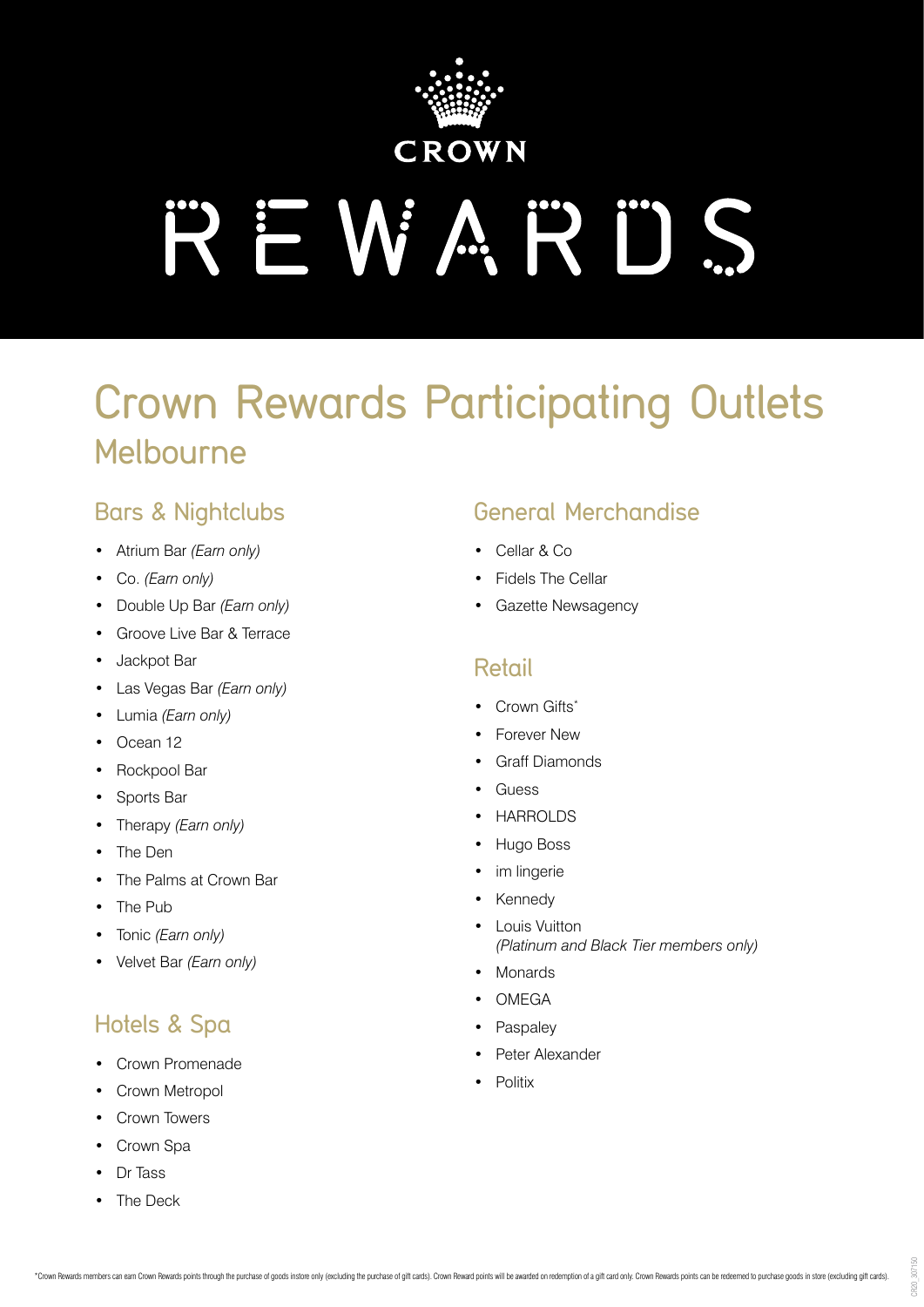

# **AEWARDS**

# Crown Rewards Participating Outlets Melbourne

#### Retail (cont.)

- Rolex
- SABA
- Salvatore Ferragamo
- Seed Heritage
- Sunglass Hut
- Van Bercken
- Witchery

## Entertainment

- Kingpin
- Playtime
- The Palms at Crown *(Venue bookings only, excludes ticket purchases)*
- Village Cinema Crown *(Box Office purchases only)*
- Holey Moley
- Juke's
- Ocean 12
- Red Herring

#### **Events**

- 28 Skybar Lounge
- Crown Aviary
- Crown Conference Centre
- Evergreen
- Garden Room
- Metropol Meeting Rooms
- Palladium at Crown
- Promenade Room
- River Room